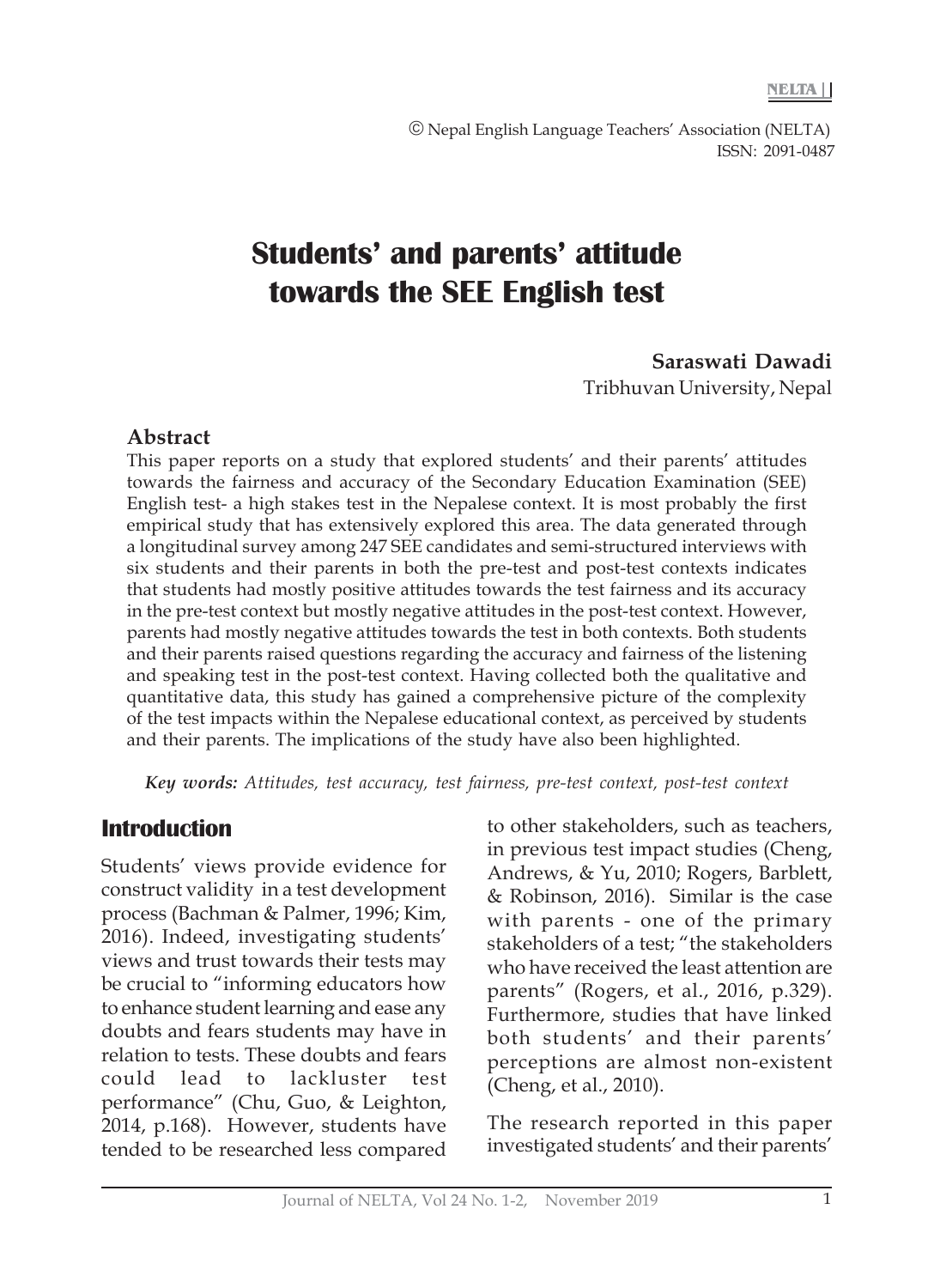attitudes towards the fairness and accuracy of the Secondary Education Examination (SEE) English test in Nepal where English is taught as a foreign language. The SEE is a national level examination conducted at the end of 10 year school level education. The SEE serves several functions such as measuring students' language skills, a gateway to higher secondary education, and a basic license for most jobs in Nepal (Dawadi, 2018; Dawadi & Shrestha, 2018). Its scores decide which course a student can study in higher secondary level, suggesting that success in this examination widens students' prospects for students' self-development.

It is also worth mentioning that school education in Nepal, after a number of experiments, has now come to a critical turning point where it has revised the Education Act (1971- Eighth Amendment), restructured school education, and adopted a letter grading system in the SEE abandoning a century old marking system. However, almost no research has explored students' and their parents' attitudes towards the SEE English test. It is in this context this research is being carried out because any given test needs research tailor-made to find out whether the test is of a good quality and its impacts on its stake holders (Shih, 2007).

This study mainly aims to reflect on the quality of the SEE English test in terms of its fairness and accuracy as perceived by students and their parents. A second potential contribution is to add more evidence to the existing literature regarding stakeholders' perceptions towards a high-stakes test. In terms of its application, the research reported here can contribute to designing a more effective test and better inform the

concerned authorities about the SEE students' and their parents' views towards the quality of the English test.

# **Theoretical background to the study**

The term attitude has been defined as a "tendency to respond positively or negatively towards a certain thing such as an idea, object, person or situation" (Rasti, 2009, p. 111). It is an individual's cognitive judgement about a psychological object or entity that is reflected along affective dimensions such as "good-bad, harmful-beneficial, pleasant-unpleasant, and likabledislikable" (Ajzen, 2001, p. 28) and it predisposes a person to act in a certain way, though the relation between attitude and action is not very strong (Baker, 1992). Attitudes include both affective and cognitive components. Positive affect, such as feelings of potential success or safety, enhances positive attitudes, but negative affect, such as fear of failure, can weaken positive attitudes (Chu et al., 2014).

It has also been argued that "attitudes and other affective variables are as important as aptitude for language achievement" (Ata, 2015, p.490). It is assumed that having positive/negative attitudes towards a test can exert considerable effects on learners' efforts to learn the language and their performances on the test. Therefore, it is widely claimed that language ability is not the only thing that affects testtakers' performance on a test; test performance is affected by a wide range of affective factors (e.g. Amiryousefi & Tavakoli, 2014; Lumley & O'Sullivan, 2005). Additionally, it can be assumed that parents' attitudes towards a test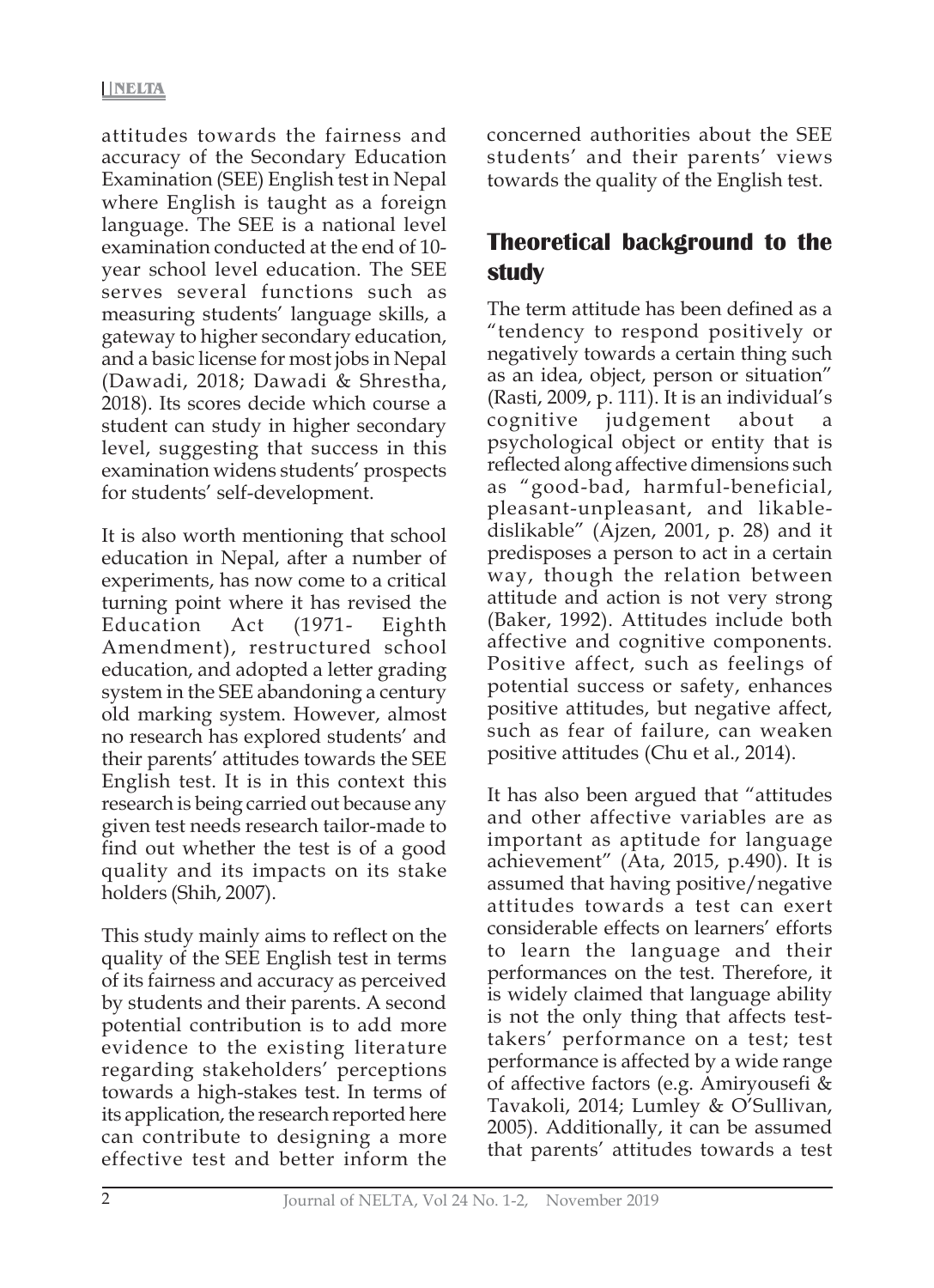might affect the nature of their support to their children for the test preparation and having parents involved is beneficial for learning English as a foreign language (He, Gou, & Chang, 2014).

However, despite this widely recognized importance of students' and parents' attitudes for learning the target language, "there is no evidence that it is adequately investigated in the field of language testing" (Fan, 2014, p.1). As Fan points out, there might be two reasons behind the paucity of attitudinal research in language testing.

First, attitude itself is a "hypothetical construct which cannot be measured directly" (Murray, Riazi, & Cross, 2012, p.582) and the term itself has not yet been firmly established in the testing literature. Several terms such as reactions, views and psychological factors have been used to describe testtakers' attitudes towards language tests

However, the current study follows Murray et al. (2012) as the authors link attitude to language testing context, but not only to language learning context as done by most other studies. Having looked into test candidates' attitudes towards the Professional English Assessment for Teachers in Australia, the authors view that attitudes involve three components: beliefs (that a proposition is or is not true), opinions (that an actual or hypothetical action should or should not happen) and emotion" (p.582). The authors further argue that there may be interrelationship between these components. For instance, a belief that a test is unfair can lead to frustration, which can reinforce an opinion that learning the language and taking the test will be useless. Thus, the current study conceptualizes attitudes as shown in Figure 1.

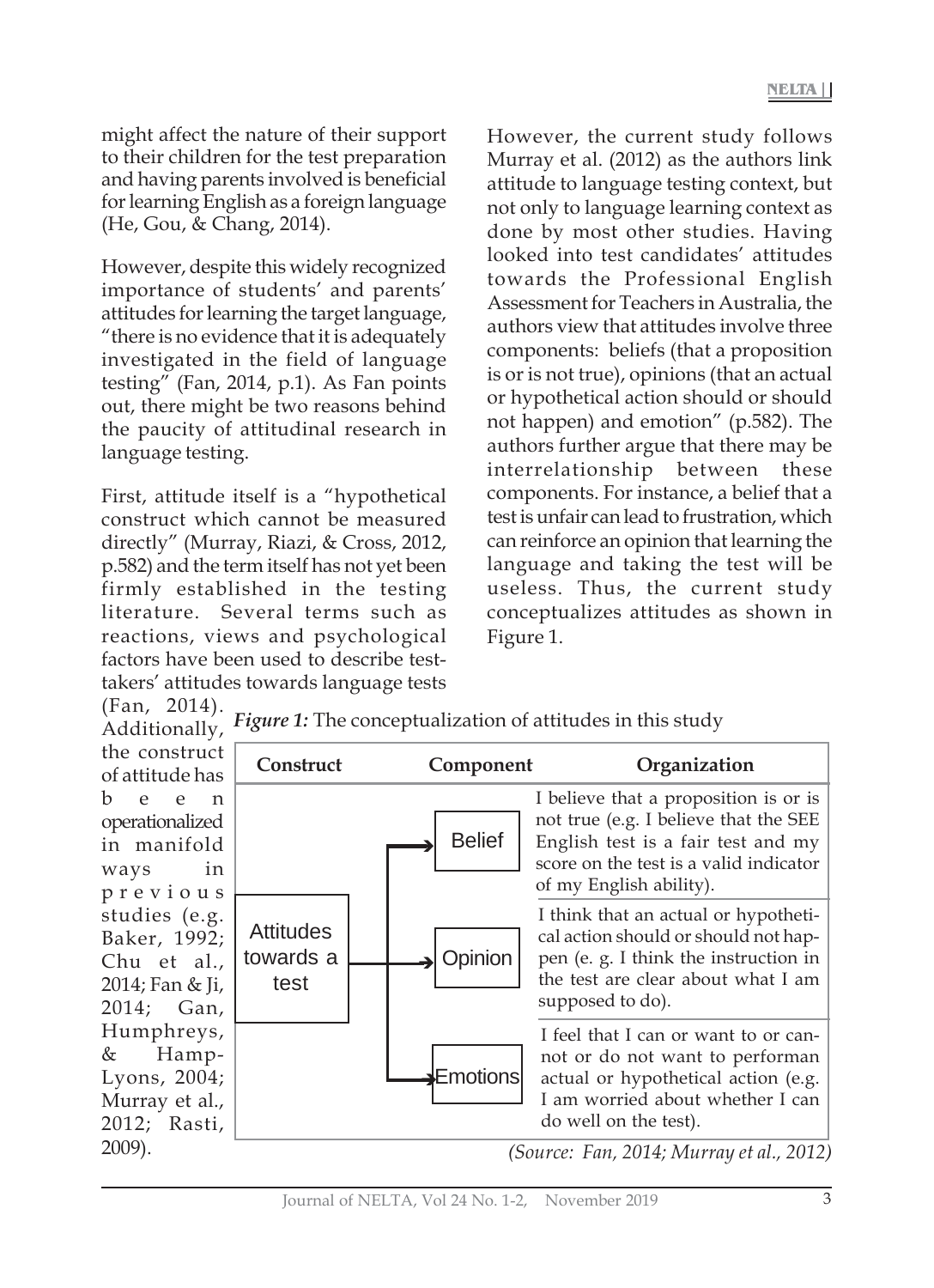Second, stake holders' attitude towards a test is often regarded to be synonymous to face validity, which has been defined as "surface credibility and public acceptability of a test" (Ingram, 1977, cited in Fan, 2014, p.2). Face validity sounds unscientific and irrelevant for most quantitative researchers as it is based on subjective judgements that people make. Therefore, face validity does not receive due attention from researchers. However, Alderson, Clapham and Wall (1995) highlight the importance of face validity when they argue that if test-takers find their test to be face valid, "they are more likely to perform to the best of their ability on that test and to respond appropriately to items"(p. 173). Karelitz (2013) states that face validity can affect test-takers' motivation to prepare for and do well on a language test.

Students' performance on a test may also depend on the test fairness, a hotly debated topic in the testing literature. Test fairness refers to impartialities and an absence of favoritism and prejudice. It refers to the condition in which students' skills are accurately measured and scores have the same consequences to different population groups (Messick, 1998). A language test is biased when test-takers having the same language ability perform differently (Amiryousefi & Tavakoli, 2014). The underlying belief of test fairness is that it has equitable treatment of all the test-takers both in the learning and testing process. Equality of outcome can be generally expected only when there is genuine equality of learning opportunity and genuine equity of treatment in test process. Thus, in order to make a test fair for its

candidates, the quality of testing instruments and awarding procedures should be of the highest quality (Stobart & Eggen, 2012). Therefore, a critical observation is needed to ensure fairness in the testing process.

# **Empirical background to the study**

There is a substantial body of research into students' attitudes towards a highstakes second language (L2) test. For instance, Cheng and Deluca (2011) explored university level students' perspectives on high-stakes EFL writing tests. The students reported some instances of both systematic (that would disadvantage a particular group of testtakers by virtue of test administration protocols) and random biases such as inconsistent invigilation protocols, low volume on tape recorders including some other factors such as timing, test contents and format, scoring practices and some external factors that would affect the reliability of those tests. Similarly, in the study by Hughes and Bailey (2001), students were suspicious about the scoring practices. They did not seem to believe that tests would be scored by people who could judge the value of their work.

Furthermore, Australian students' drawings about the National Assessment Program-Literacy and Numeracy (NAPLAN) in Howell's (2012) study indicated that most students had negative views about the examination. However, Li's (1990) study found that the test-takers of Matriculation English Test (the secondary school leaving test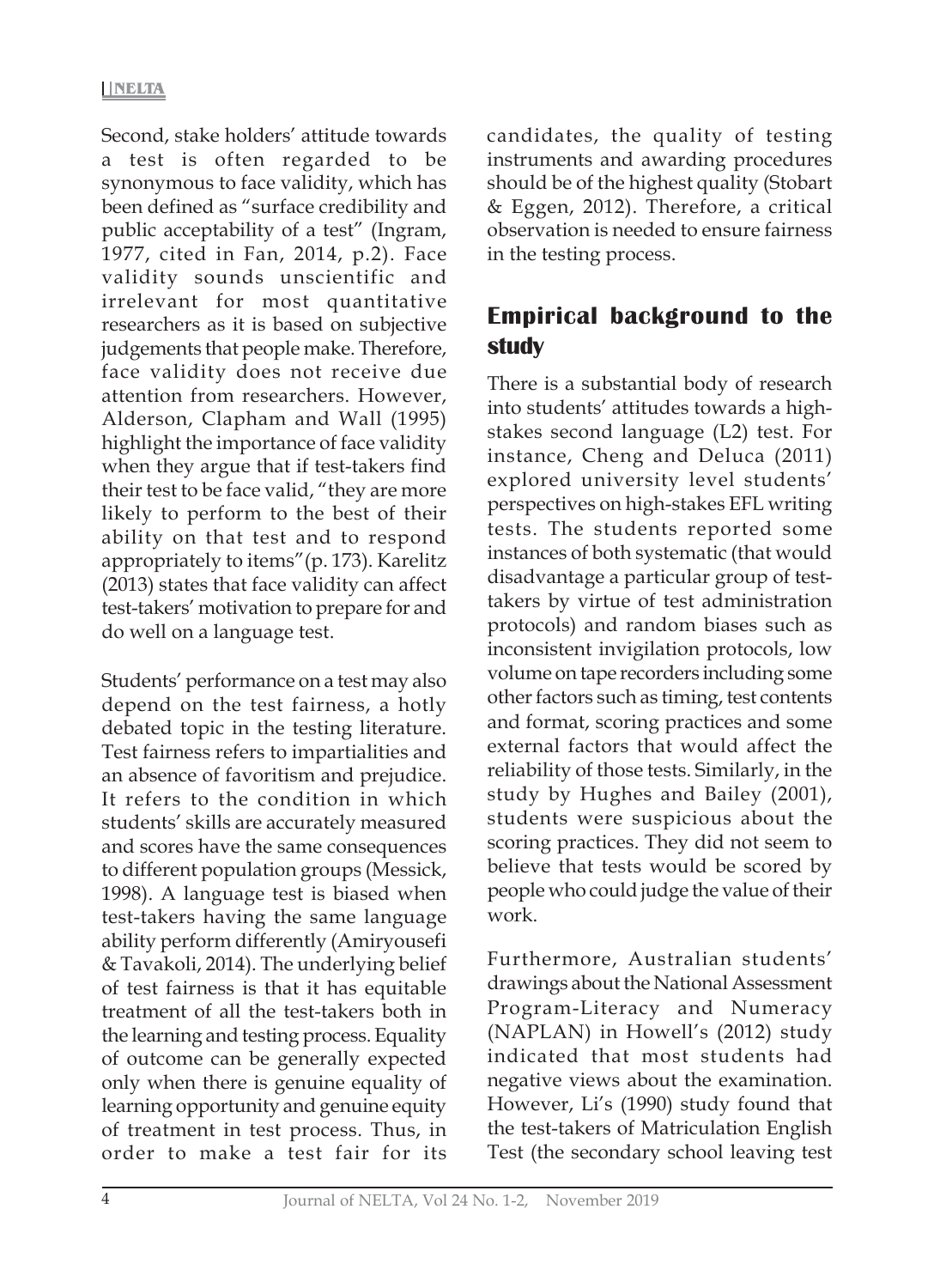in China) had positive attitudes towards the test mainly because it did not demand them to memorize answers. The testtakers of Versant English Test (a test developed by Pearson) in Fan's (2014) study also reported positive attitudes towards the test, believing that the test largely reflected their spoken English ability.

Similarly, previous studies on parental attitudes have produced mixed results. There are a number of studies which report that parents have negative attitudes towards high-stakes tests. There have also been some petitions and protests against high-stakes tests for young children, particularly in the USA and UK. Previous research found that in some extreme cases, "parents kept their children out of school on test day" as they regarded those tests just as a waste of time (Schrag, 2000, p.20). In Douney's (2000) study, parents in some states in the USA questioned the validity of assessment and accountability of highstakes testing practices. They suspected the integrity of those tests as they thought that scores did not match their children's learning achievement. Similarly, Westfall's (2010) investigation into parents' perceptions of the influences of Texas Assessment of Knowledge and Skills (TAKS) on the family lives of the students identified as at-risk for failure on the test indicated that many parents had negative perceptions of the TAKS. Many parents viewed that TAKS was not a fair measure of student achievement for their child or other children.

However, some other studies have reported that parents hold positive attitudes towards high-stakes tests. For instance, a survey by an Australian market research company (Newspoll commissioned by the Whitlam Institute) with Australian parents indicated that the majority, though not an overwhelming majority (56 %), of parents were in favor of the NAPLAN (Newspoll, 2013). The parents considered the test results to be useful and they did not seem to believe that the test has a negative impact on their children. Congruent with these findings, parents in the USA in Mulvenon, Stegman and Ritter's (2005) and Osburn, Stegman, Suitt, and Ritter's (2004) study also seemed to hold positive attitudes towards high-stakes tests. Most of the parents in both studies reported that standardized testing is important for their children.

In the case of the SEE English test, very little research has explored the area; only two studies (Bhattrai, 2014; Khaniya, 1990) have explored students' attitudes towards the examination. However, Bhattrai's (2014) focus was on the overall examination, while Khaniya (1990) focused only on the post-test impacts of the English test. More importantly, there is almost no research that has explored parents' attitudes towards the test. It is, therefore, important to directly assess how students and their parents feel about the test quality in terms of its fairness and accuracy. So, this study aims to explore students' and parents' attitudes towards the test.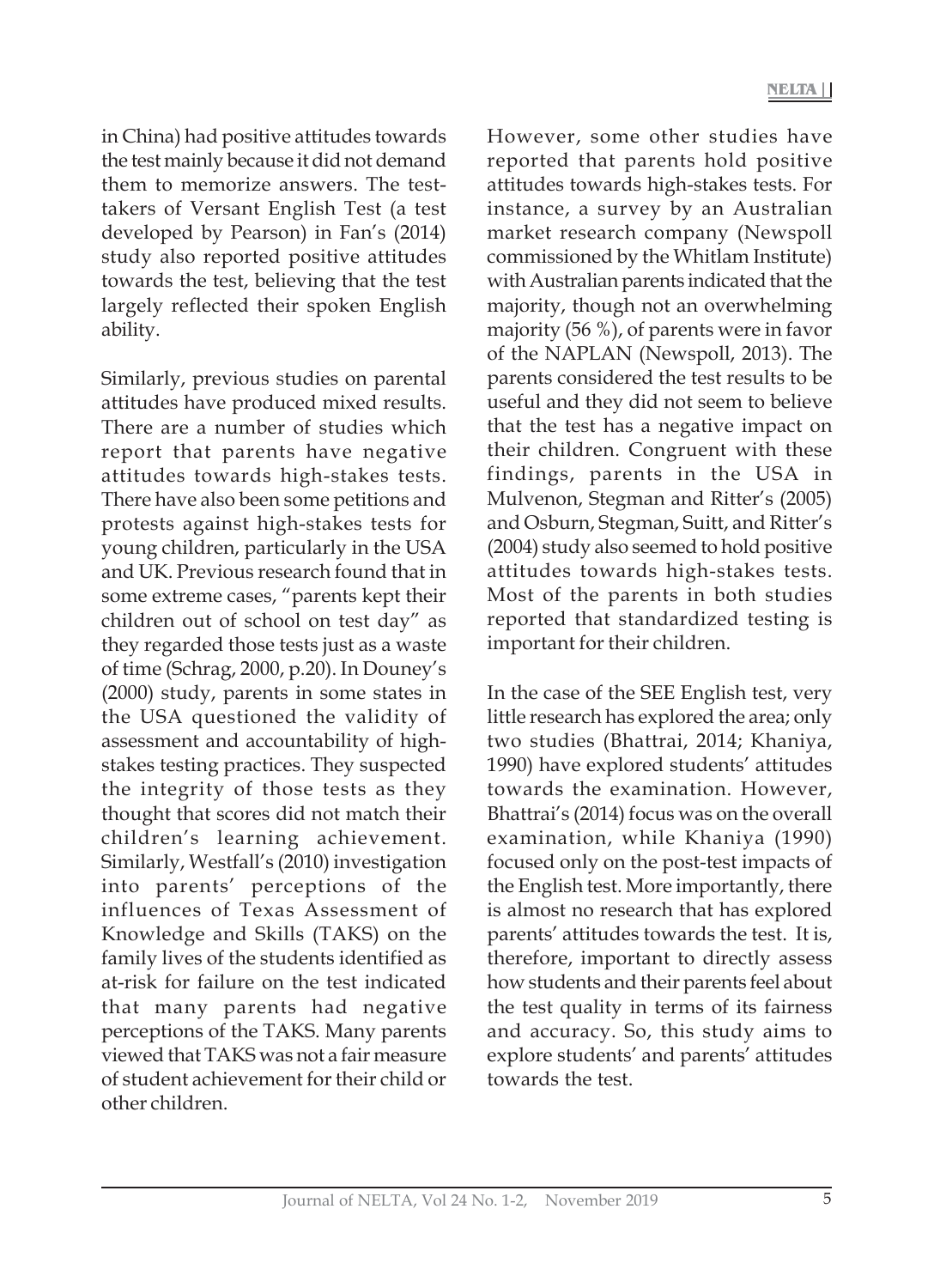### **Methodology**

This study featured a mixed method design with a longitudinal survey and case studies. The participants in the study included secondary level students (N=247) studying at Grade 10 in public schools in Nepal and their parents (N=6). The number of parents was limited to six as the study had only six case studies. It should be noted that considering the low literacy rate among the parents from where the data was collected for this study, survey was limited to students. Among the six parents, three were with high education (at least SEE/SLC qualification) and the rest with low education (unable to read and write). This means, the case study students were purposively selected for this study.

The students had been learning English as a foreign language for a minimum of 10 years and their age ranged between 14 and 16 years old. All of them were Nepali native speakers and studying in six public schools in a countryside of Nepal. During the first phase of the data collection for this study, they were studying at Grade 10 and preparing for the SEE. However, during the second phase of the study, they had already started to study at Grade 11.

The first questionnaire survey (i.e. the pre-test survey) was carried out with 247 10<sup>th</sup> Graders in Nepal about six weeks before the conduction of the SEE and the second survey (i.e. the post-test survey) with  $226$   $11<sup>th</sup>$  Graders (but the same students) about two months after the SEE results publication. Additionally, six case study students were asked to record oral diaries once a week intermittently for

three months: first during the usual classes (i.e. in the fifth month of their academic year), second during the test preparation (i.e. in the ninth month of the academic year) and third around the SEE result publication. Thus, each student recorded 12 diaries.

Furthermore, all the case study students along with their parents (one parent each) were interviewed twice: six weeks before the SEE and two months after the SEE result publication. Considering the English language proficiency of the participants, only the Nepali language was used for the data collection. However, it should be noted that the report presented here is just a part of a research project that explored broad aspects of the test impacts. Thus, the findings presented in this study were emerged mainly through interviews and surveys.

# **Findings and discussions**

Before presenting the findings, it is worth pointing out that each case study student and parent is represented with the alphabets 'S' and 'P' respectively, followed by a number 1 to 6 to ensure confidentiality in this research. The same number is used to represent a student and his/her parent. For instance, P1 means only the parent of S1 and P2 means only the parent of S2 and so on. Similarly, in order to indicate pre-test and post-test interviews, the codes 'PreInt' and 'PostInt' respectively have been used. Thus, if a quote from S1's pre-test interview is drawn, it is indicated as S1- PreInt, and a quote from post-test interview as S1-PostInt.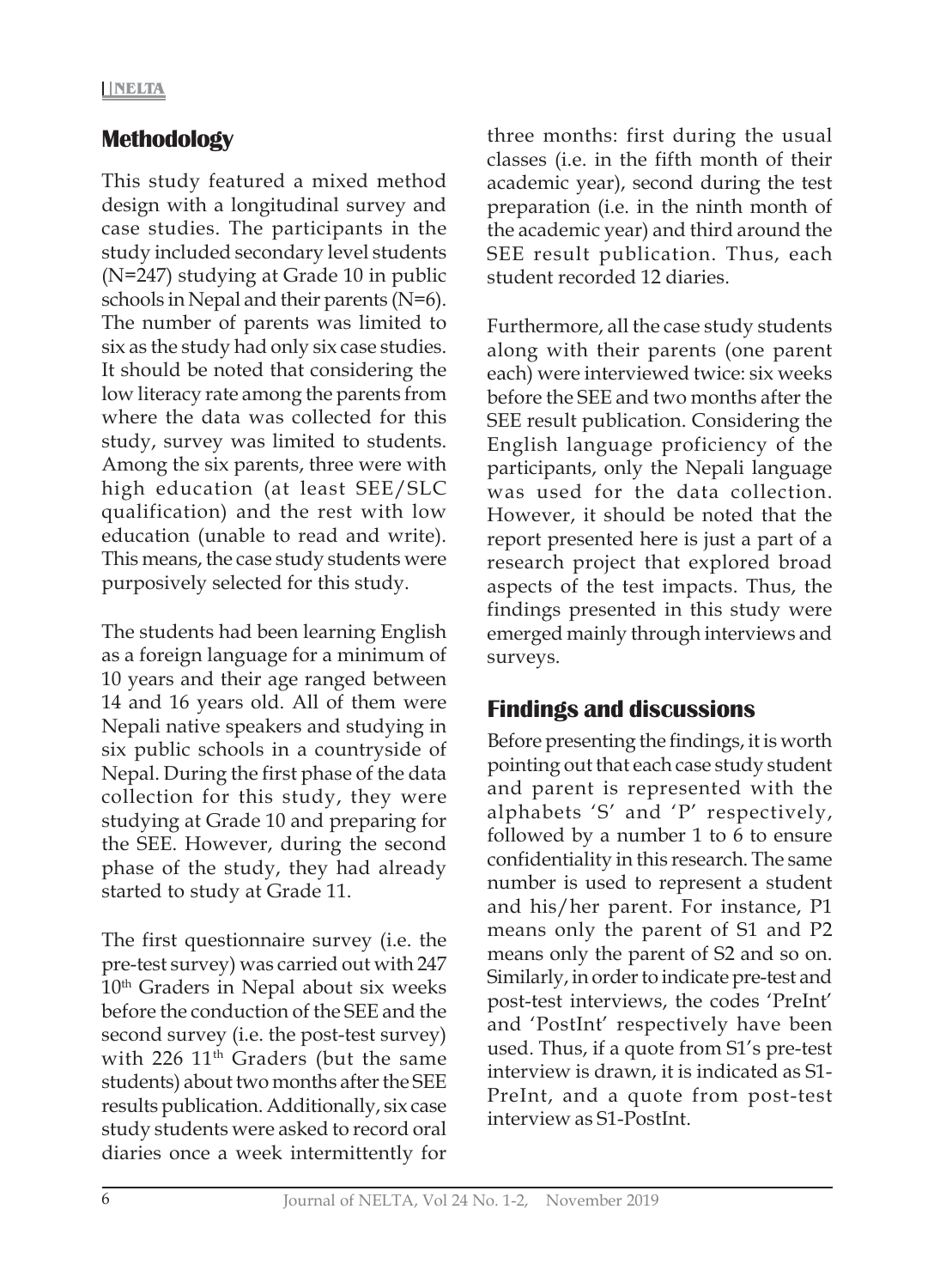# **Students' and parents' attitudes towards the test fairness**

As this study aimed to explore both the pre-test and post-test attitudes towards the test fairness, the same question was included in both the questionnaires.

*Last year, there was a news about the carelessness of some examiners while checking answer sheets. One of our senior sisters in our school was also telling us that she got lower grades than she expected (*S2-PreInt).

Figure 2 summarizes students' responses suggesting that the majority of students in both the pre-test and post-test contexts had a belief that the test was fair. However, a substantial number of students in both the contexts seemed suspicious about the test fairness.

*Figure 2:* Test fairness in terms of its scoring practice (N=247pre-test, 226posttest)

their pre-test interviews reported that the test would be fair: "*I fully trust on its quality.*"(S6-PreInt); "*I have heard that the teachers, who are involved in checking our answer sheets, do not know anything about students. So, I think it will be fair*" (S1-

PreInt). However, S2 did not seem to believe that the test would be fair:

When they were interviewed after the test, four of the students still had a trust on the fairness of the writing test: "*The test was fair. Our examination hall was very strict. We were not allowed to take any cheats in the exam hall. We were also not allowed to talk there"* (S5-PostInt).



The findings were partially supported by the qualitative findings, particularly with regard to the pre-test attitudes. All the case study students (except S2) during

However, two students did not think that the written test was fair although they had a trust on its fairness in the pretest context: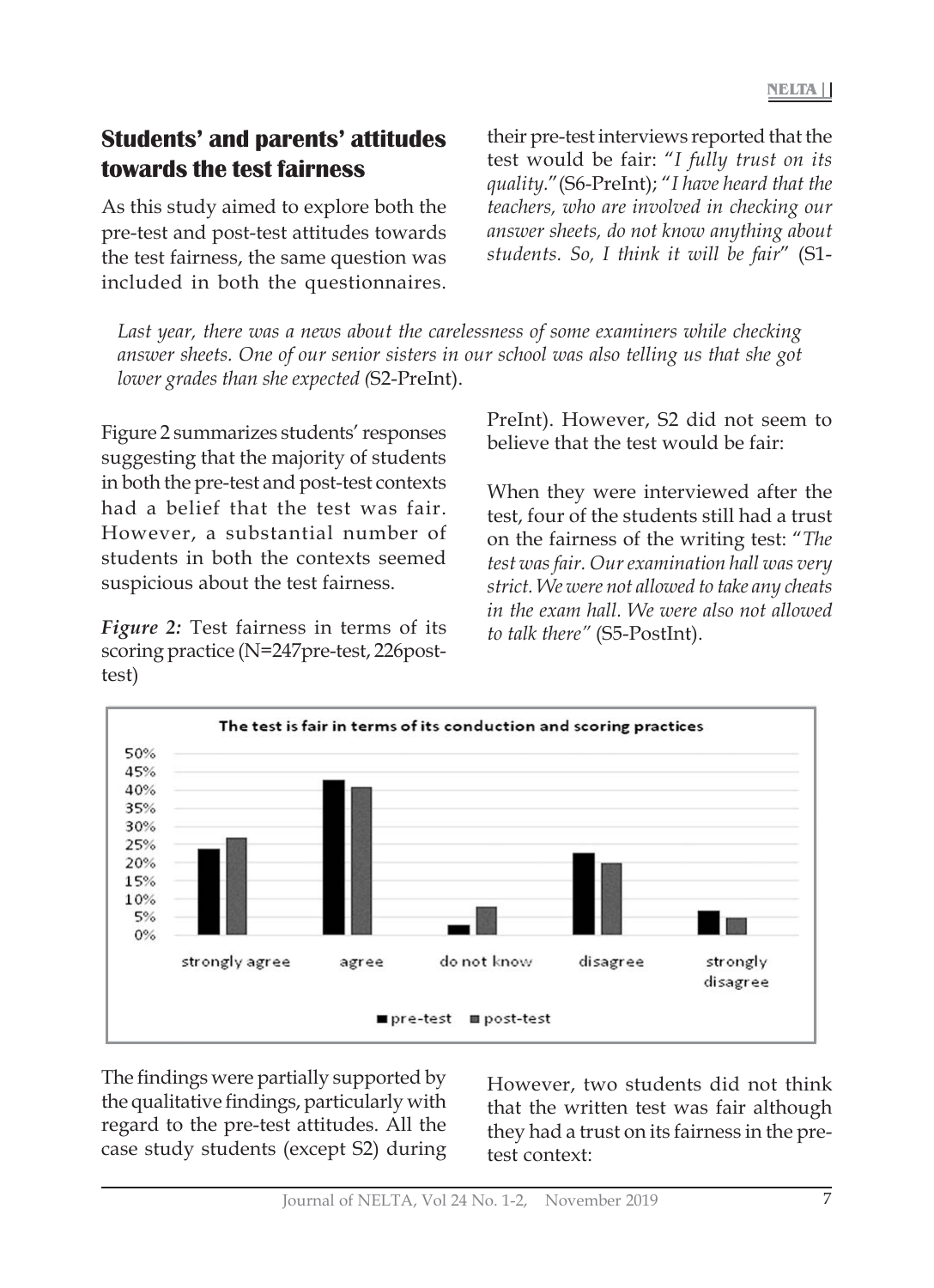*Some of the students who were very weak also did well on the test. So, they might have either cheated in the examination or there might have been some mistakes when checking their answer sheets. So, the test was not as fair as I had expected* (S3-PostInt).

Similarly, all the case study students (except S2) raised doubts in the fairness of the test. They reported, during the speaking test, "*All of us did not have to speak, yet we all got the same score*" (S4- PostInt); "*All of us in the room were asked the same question"* (S3-PostInt); "W*e did not have to take any speaking test. Our teacher sent scores based on our class performance*" (S6-PostInt).

The findings further indicated that the SEE English test was used as a disciplinary tool to impose certain behaviors on students or to maintain classroom discipline. The following excerpts clarifies the argument:

In the post-test context, four parents had positive attitudes towards the written test: "*I think, the test was conducted very well. I did not hear anything wrong about the test"* (P1-PostInt). However, two of them raised concerns about the test fairness such as, "*the test was not conducted well"* (P2-PostInt), and "T*he exam center was loose and students cheated"* (P3-PostInt).

With regard to the speaking test, all the three parents with high education were suspicious about its fairness: "Th*e test was not conducted well and all the students obtained either A or A+ Grade on the test"*

*We did not have to take any speaking test. Our teacher sent our scores based on our class performance and discipline* (S6-PostInt).

Similar findings also emerged from parents' interviews. However, the findings were mixed. The pre-test interviews indicated that half of the parents had a trust on the test fairness: "T*here won't be any sort of unethical activities related to the test* (P3-PreInt); "*As it is controlled by the government and they have very tight rules and regulations, people will be certainly scared to do unethical activities"* (P1-PreInt). However, the remaining parents were suspicious about the test fairness:

(P1-PostInt); *"My son did not have to take the speaking test"* (P3-PostInt).

However, the parents with low education had very little knowledge about the test. They did not seem even to know that their children had to take the speaking test: "*I do not know about how many tests they take and what that speaking test is*" (P4-PostInt). So, this suggested that they lacked the knowledge of the test structure and format.

*Sometimes we hear news on the television that some illegal activities are taking place during the test conduction. For instance, last year, I heard that a girl and a boy changed their symbol numbers* (P6-PreInt).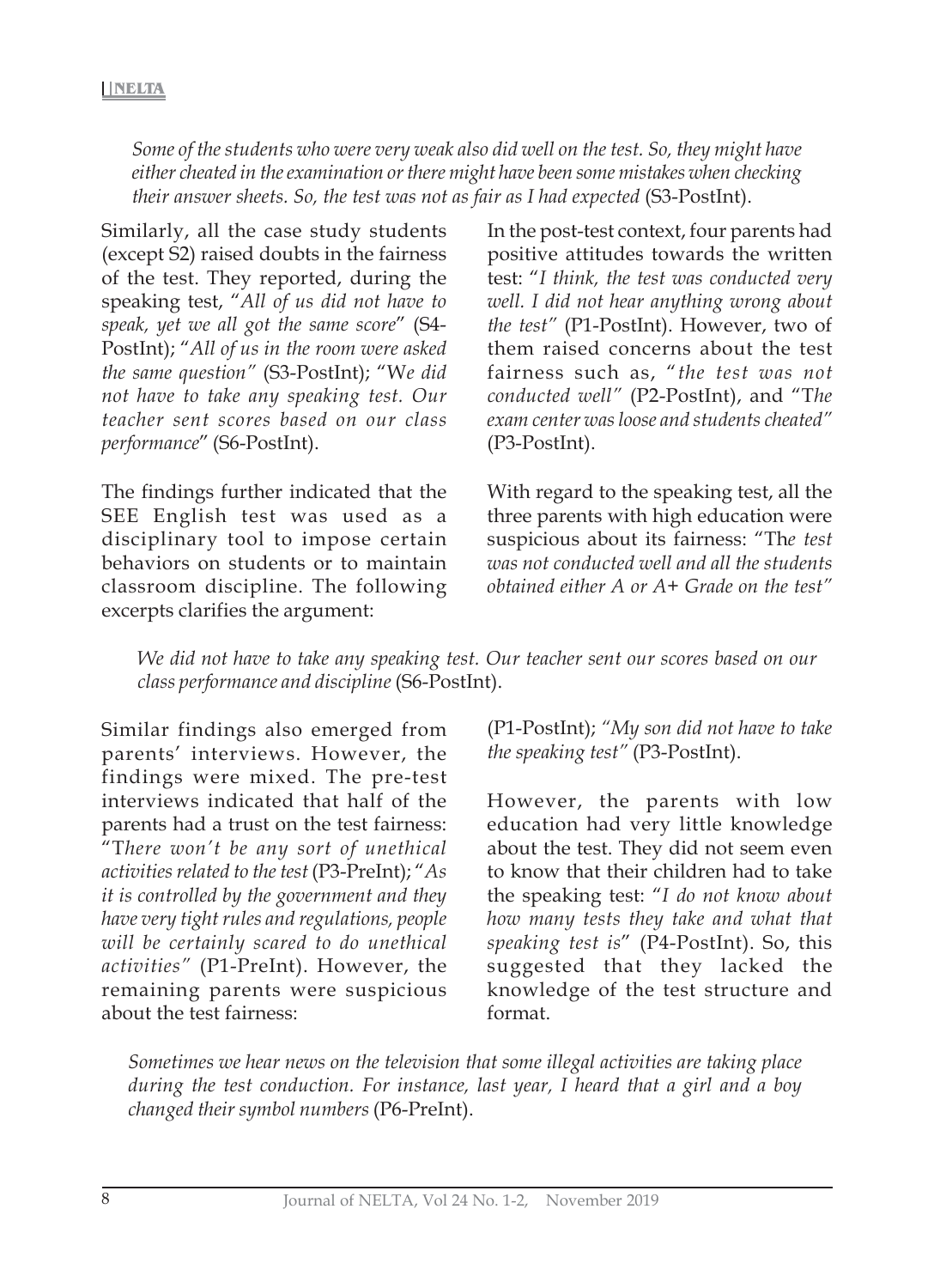To reiterate, having analysed both the qualitative and quantitative data, this study provides a comprehensive picture on students' and parents' attitudes towards the test accuracy and fairness. Indeed, qualitative findings strengthened quantitative results, and vice versa, in this study. Students' and parents' interviews were very useful to understand the reasons why they had negative attitudes towards the test in the post-test context. Had they not been interviewed, the issues associated with the conduction and marking of the test (particularly the speaking test) would not have been unpacked.

# **Discussion of the findings.**

The findings indicated that both the students and their parents generally considered the test to be fair in the pretest context. It can be assumed that their positive attitudes towards the test might have encouraged students to learn English. Murray et al. (2012) argue that students' positive attitudes towards the test fairness encourages them try their best to become more effective learners.

However, both students' and parents' attitudes towards the test fairness did not remain constant. They were mostly positive in the pre-test context but negative in the post-test context, particularly about the speaking test. Loumbourdi (2014) also reported that the majority of Greek students changed their attitudes towards their English proficiency test after they took the test as they did not find the test as fair as they had expected it to be. The students (along with parents) in the current study reported some biases, such as loose

invigilation, cheating, and unfair scoring practices. Somehow similar kinds of biased activities associated with a highstakes test have been reported by students in previous studies (e.g. Cheng & Deluca, 2011; Hughes & Bailey, 2001).

Furthermore, as indicated by previous studies (Dawadi, 2019; Desforges, et al., 1994; Mulvenon et al., 2005; Scott, 2007), this study suggests that parents (particularly the parents with low education) had little knowledge about their children's test. As Dawadi (2019) rightly points out, most public schools in Nepal do not have formal policies for communicating test process and test results to parents. Consequently, there is a lack of good knowledge of the test structure and formalities amongst many parents. Therefore, it is highly important that the test designers and secondary schools in Nepal pay attention to this issue to enhance the face validity of the SEE test.

This study raises serious questions regarding the fairness of the SEE English test. Therefore, it is highly important that the test designers pay attention to this issue and work for the betterment of the test.

#### **Students and parents' attitudes towards the test accuracy**

Another area of exploration in this study included students' and their parents' attitudes towards the test accuracy. The survey results have been summarized in Figure 3. It was found that the majority of survey students, both in the pre-test and post-test contexts, considered the test to be an accurate measure of their English language skills.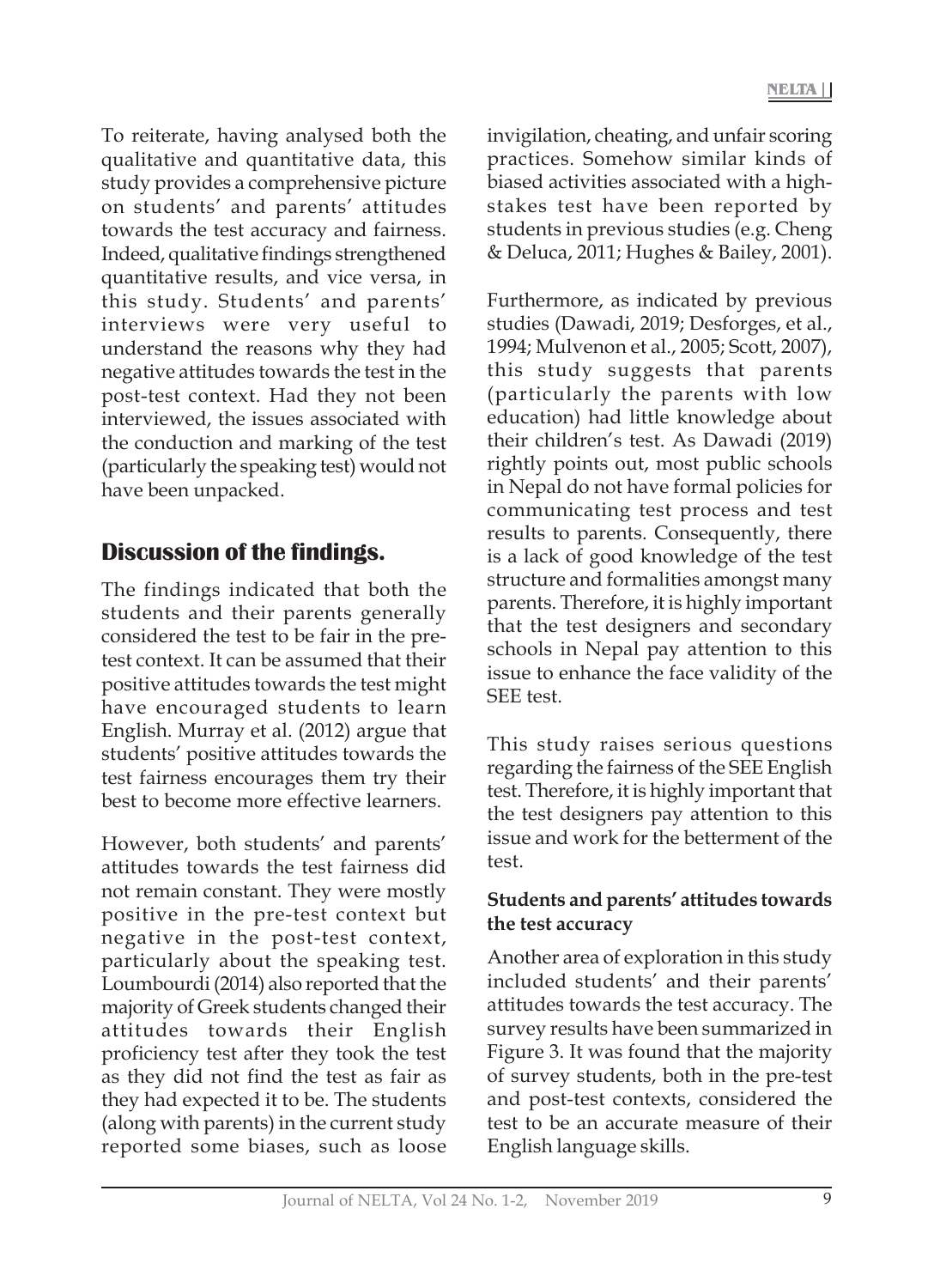*Figure 3:* The test is a true measurement of English language skills (N= 247pretest/226post-test)

efforts: "I could not get good grade on the writing test but I do not blame other people. I think, I should have worked



harder for the test" (S2-PostInt).

The findings emerged through the parent interviews indicate that parents had mostly negative attitudes towards the test. Among the six parents, three parents (the parents with low education)

However, these quantitative results were not confirmed by the qualitative findings, particularly regarding the post-test attitudes. When the case study students were interviewed before the test, all of them (except S2) had a belief that the test would accurately measure their language skills: "I think, it can accurately measure our language skills" (S1-PreInt).

Conversely, just the opposite findings emerged through the post-test interviews: the student having negative attitudes in the pre-test context had positive attitudes in the post-test context, whereas the students with positive attitudes in the pre-test context appeared with negative attitudes in the post-test context. Thus, all the students (except S2), in the post-test context, did not think that the test was an accurate measure of their language skills: "I do not think that the test is a true measurement of my language skills"(S1-PostInt); "The written test measured our skills but I do not know about our speaking test" (S6- PostInt). However, some students attributed their performance to their own were not familiar with the concept of test accuracy in both the pre-test and posttest contexts. So, they could not comment on this aspect. This means, only three parents (the parents with high education) commented on the test accuracy. Among them, two parents (P1, P3) during the pre-test interviews expressed their suspicions about the test accuracy: "The test just focuses on memorization (P3- PreInt); "Children at this age are really amazing but the test measures only their limited knowledge" (P1-PreInt). P6, on the contrary, had a trust on the test accuracy: "The students get their grades on the basis of their performance. There is no chance that a very weak student gets a good grade on the test" (P6- PreInt).

When the parents were interviewed after the test, P1 and P6 somehow believed that the written test could accurately measure the language skills but they did not trust on the speaking test: "Although the written test was properly conducted, I saw a problem with the speaking test" (P6-PostInt).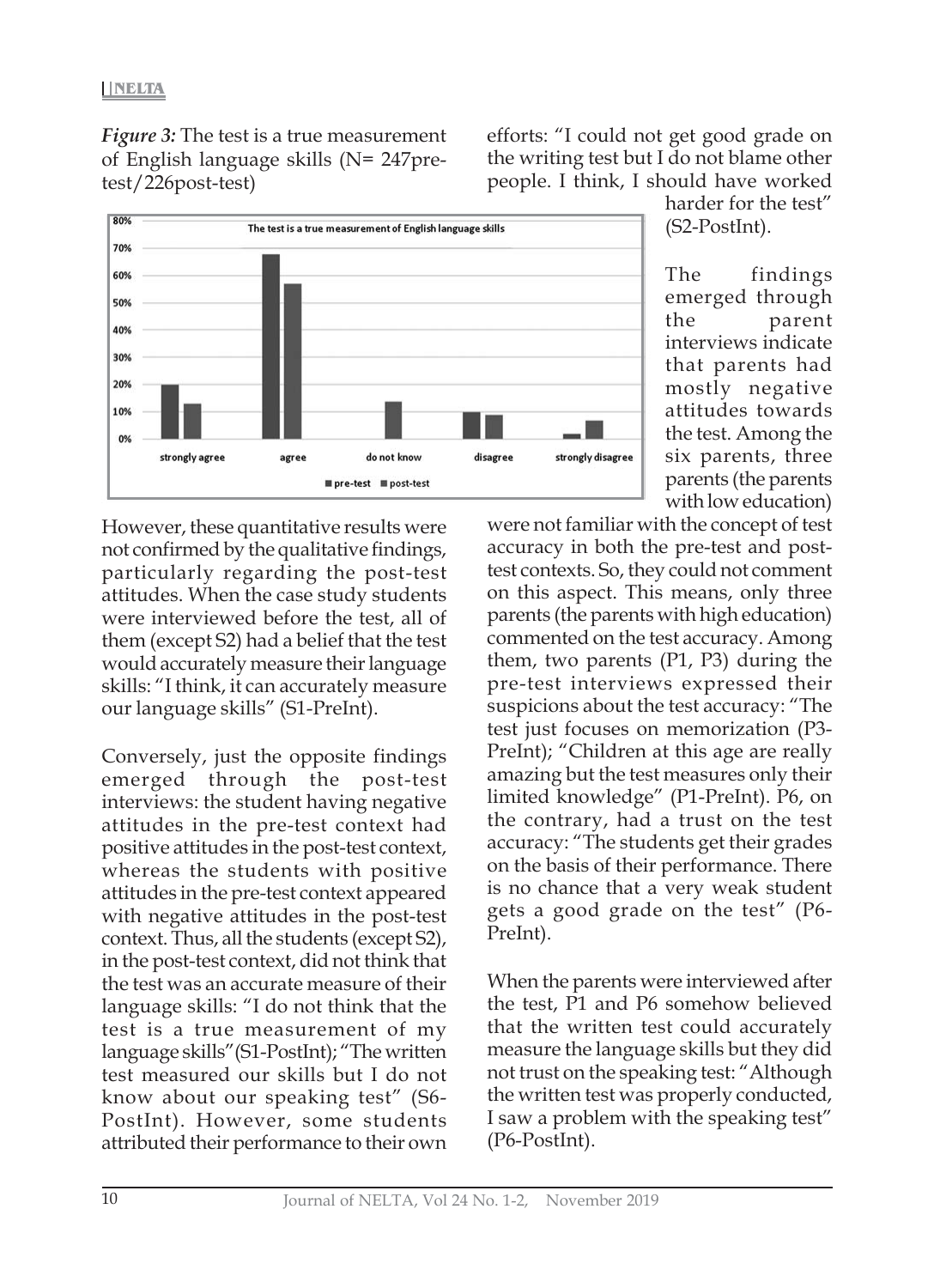However, P3 had a belief that neither the speaking test nor the writing test could accurately measure students' language skills. "None of the tests could accurately measure the language skills. However, I am particularly concerned with the speaking test. It seems as if the speaking test is included to increase students' overall Grades" (P3-PostInt).

To sum up, triangulation of the findings indicate that students considered the test to be an accurate measure of their language skills in the pre-test context, but they did not seem to have a trust on the test accuracy in the post-test context. With regard to parents' attitudes, parents with high education had mostly negative attitudes in both the pre-test and posttest context but the parents with low education could not comment on the test accuracy.

### **Discussion of the findings**

The findings of the study, in general, indicate that the test, particularly the speaking test, was not a fair and an accurate measure of the language skills. This might raise a question on the face validity and reliability of the SEE English test.

The findings are consistent with Giri's (2011) claim that the SLC examination does not reveal the actual language proficiency of a candidate. Regarding the speaking test quality, Dawadi (2018) also

found that the speaking test was not properly conducted in school. In her study, the teachers argued,

There were contradictions between the qualitative and quantitative findings regarding students' post-test attitudes towards the test accuracy. One of the main reasons behind the contradiction could be: the survey students might have simply considered the writing test when responding to the questionnaire. During the post-test interviews, the case study students reported that when they responded to the questionnaire, they had thought only about the writing test. It was also found that the students had more trust on the writing test than on the speaking test.

The post-test interviews also indicated that students were unaware of their rights and responsibilities as a test-taker, and simply considered the exam as a necessary evil. Some of them even attributed their low performance to their own efforts without questioning whether the exam was fair enough to measure their skills in English. Similar findings were reported by Takagi (2010) about the Japanese EFL learners' attitudes to their high-stakes tests.

### **Implications of the study**

The findings indicate that the test somehow lost its face validity and reliability in the post-test context as both

*The test does not reflect students' real levels in English and also cannot discriminate well among students as almost all students get full marks in the speaking test. The schools send scores without testing their students. So, some students, who cannot utter even a single sentence in English, are also very likely to get full marks in the speaking test, which is not fair at all (p.142).*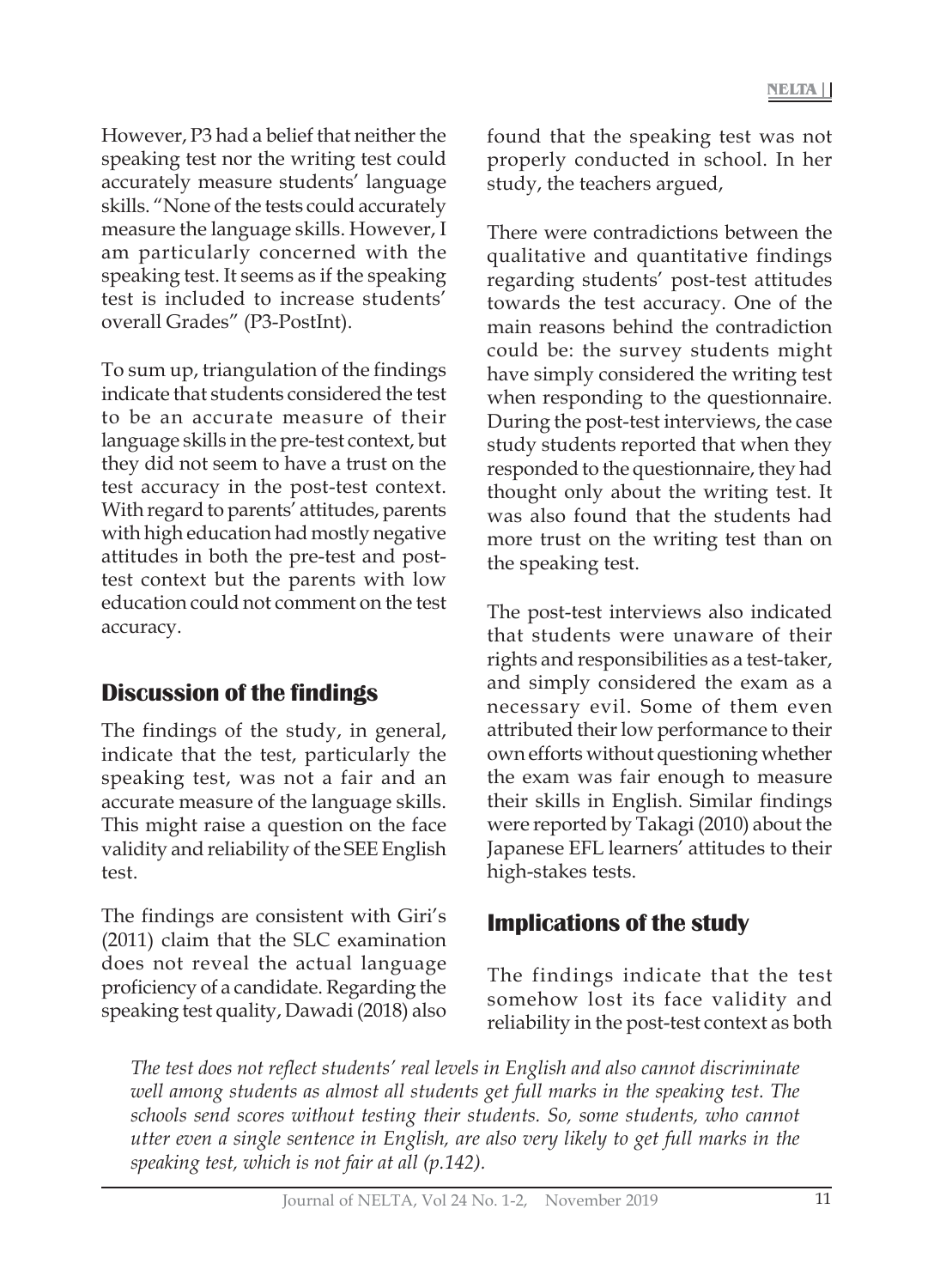the students and their parents did not think that the test accurately measured the skills. Additionally, both students and their parents reported some random biases during the test such as loose invigilation, cheating, and carelessness in checking answer sheets. Therefore, it seems highly important that efforts are made to ensure the test fairness and it accurately measures what it intends to measure. For this, the test must be based on sound theoretical principles of communicative competence which guide the Grade 10 curriculum.

Additionally, the test designers should make explicit of what exactly the students are expected to have achieved and the test items should be designed in accordance with the purpose of teaching and learning English to ensure the test accuracy. There are also some indications that more attention is needed during the conduction of the test and checking answer sheets in order to make the test more reliable and valid.

It is also worth pointing out that parents, particularly the parents with low education, had little knowledge about the test and its process. However, parental support to their children can be more effective when parents have clear, specific and targeted information from schools (Cheng et al., 2010; Goodall & Vorhaus, 2011). Thus, schools should make some provisions for giving more information to parents about the SEE. Schools have to use different policies and strategies to make parents aware of the assessment practices. For instance, schools can organise some meetings, workshops and focus group discussions to inform parents more about the

process. For this, teachers also should be trained on how to work with parents whose backgrounds are very different to their own. Furthermore, as most students in Nepal have low proficiency in English (Dawadi, 2016), it is important to develop positive attitudes towards learning English and the English test so that students might be encouraged them to learn English more effectively.

The study raises a serious question regarding the authority given to schools to run the speaking test. It seems as if there is a competition among schools to send as high scores as possible rather than making their students as proficient as possible. It is shameful to report here that some of the schools do not even run any speaking test and send as high scores as possible for all the students. The students reported a clear gap between the scores on speaking and writing test. Thus, the authority given to schools for the conduction of the speaking test has been misused by schools. Teachers should understand that the main reason of giving such authority to them is to involve them in the testing process.

However, it is unfortunate that most teachers or schools do not seem to understand this aspect. Therefore, the government needs to reconsider the provision of such kind of practical examination or take a step further to make schools more responsible in conducting the test. For this, more training needs to be conducted to make teachers aware of the values and goals of such practical tests and to enable teachers to run such tests more effectively.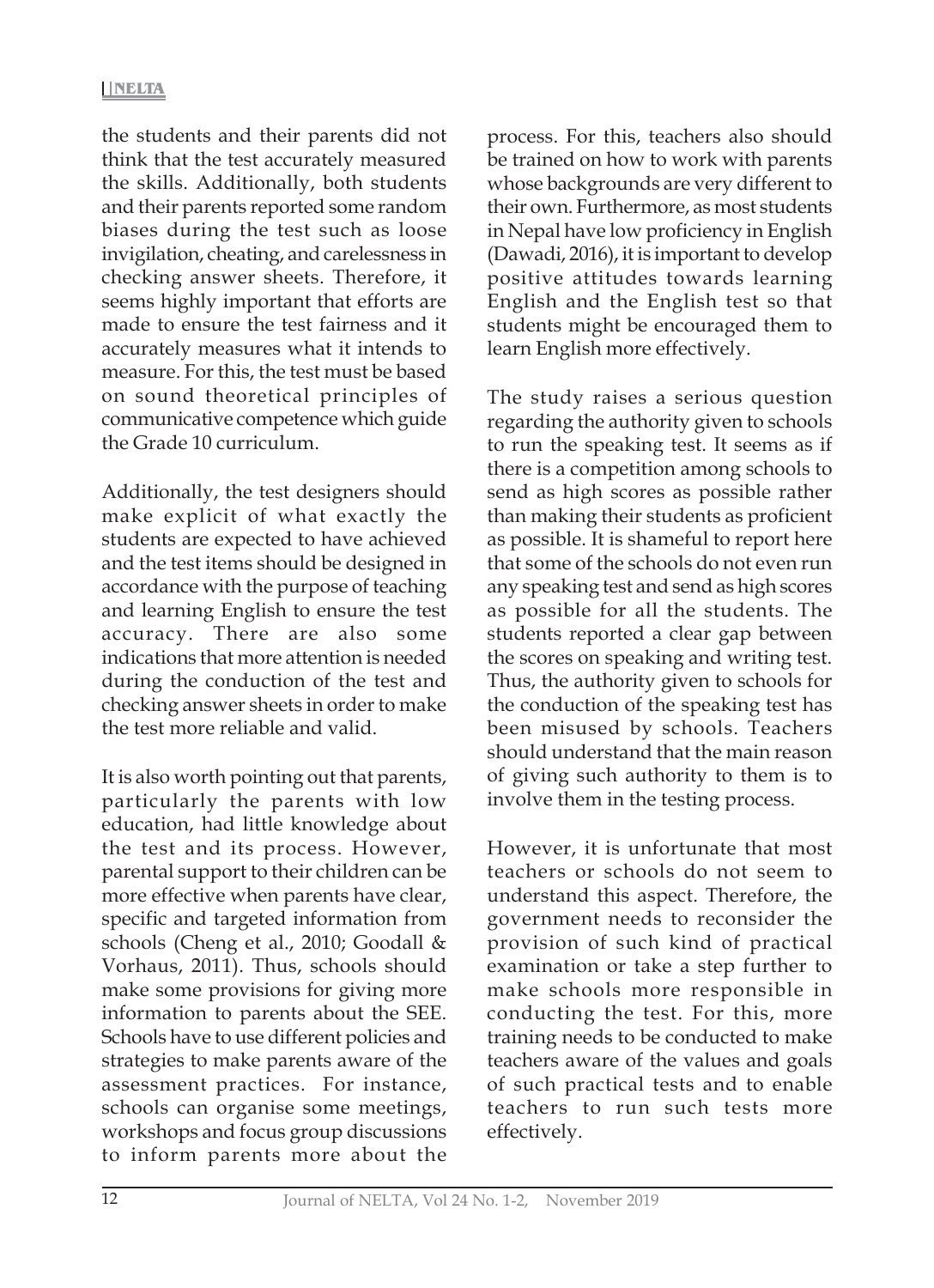# **Limitations of the study**

The study has revealed interesting findings regarding the SEE English test fairness and accuracy as perceived by students and their parents. However, the results of this study should be treated with caution and future investigation should try to overcome the limitations of this study. To be more specific, the study has two major limitations. The first limitation of the study concerns its sample size. This means, it was limited to 247 students and six parents in Nepal. Therefore, generalisation of the findings is limited by this constraint.

The second limitation of this study methodological in nature. This study was limited to the data collected from students and their parents. The findings could have been more comprehensive if schools or EFL teachers were included in the study.

This study, however, is one of the few test impact studies that has explored students' and their parents' attitudes towards a high-stakes test over an extended period of time.

## **Recommendations for future research**

Though this study was mainly interested in how students and their parents perceive the SEE English test in terms of its fairness and accuracy, it would have been definitely helpful to know about teachers' views, particularly about the conduction of the speaking test. Had the data from teachers been obtained, it might have helped to clarify several ambiguities, which emerged from the

data in this study, and that would lead more comprehensive picture. An implication of this argument is that methodological triangulation in test impact research like this is crucial. It is hoped that future research takes care of such issues and includes methodological triangulation to create more comprehensive picture of the test impacts.

More evidence is required on how parents from different geographical locations (including city areas) or from different professions (such as doctors, engineers, lawyers etc.) perceive the SEE English test.

Additionally, as a large number of students go to private schools in Nepal, this study does not represent the voices of those students and their parents. Thus, it is recommended that future research includes more students and parents from different social strata.

'While reviewing literature for this study, it was found that almost all the previous test impact studies (excluding Loumbourd, 2014) observed only the pretest attitudes. However, this study has revealed that test-takers' and their parents' attitudes towards a test does not remain constant. Therefore, it sounds important that people's attitudes towards a test is examined in both the pre-test and post-test context before making any claims or decisions regarding the quality of the test. Thus, it is recommended that future research also continues exploring both the pre-test and post-test attitudes.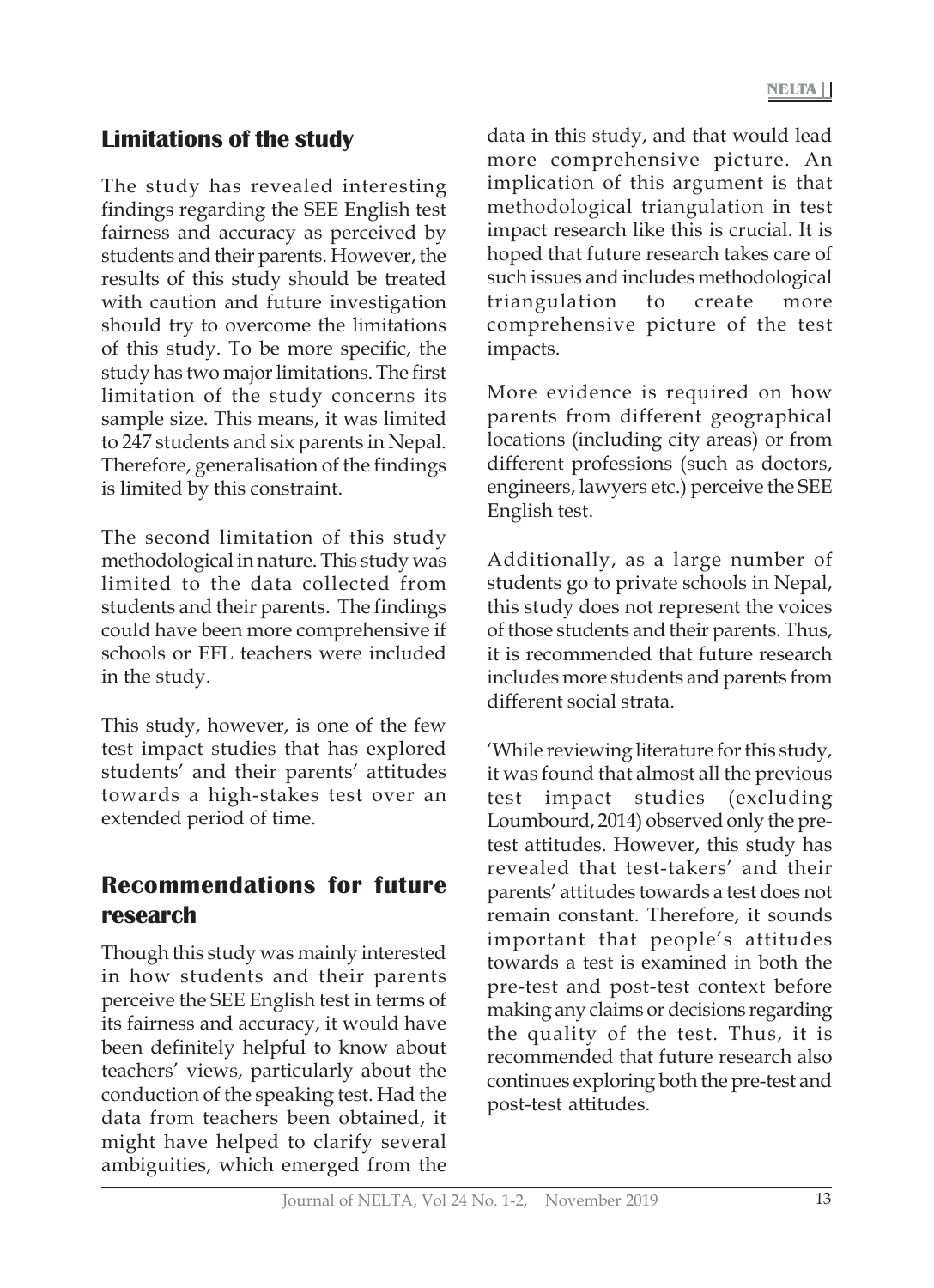### **Conclusion**

The data generated through multiple sources in this study indicate that the SEE students had mostly positive attitudes towards the test in the pre-test context but negative attitudes in the post-test context. However, the parents had mostly negatively attitudes towards the test in both the pre-test and post-test contexts. Both students and their parents raised questions about the fairness and accuracy of the test, particularly about the speaking test, in the post-test context. Having collected both students' and their parents' views about the SEE, this study has investigated into the areas which are not fully explored and has provided solid research evidence to explain why some changes are needed in the existing testing practice in Nepal.

### **References**

- Abrams, L. M. (2004). *Teachers' views on high-stakes testing: Implications for the classroom policy brief*. Arizona:Education Policy Research Unit, Arizona State University.
- Ajzen, I. (2001). Nature and operation of attitudes. *Annual Review of Psychology*, *52*(1), 27–58. https://doi.org/10.1146/ annurev.psych.52.1.27
- Alderson, J. C., Clapham, C., & Wall, D. (1995). *Language test construction and evaluation.* cambridge: Cambridge university press.
- Amiryousefi, M., & Tavakoli, M. (2014). An empirical study into the effects of Iranian test takers ' personal attributes on their TOEFL scores/ : Reading , writing , and listening in focus. *International Journal of Reearch Studies in Language Learning*, *3*(6), 35–45.
- Ata, A. W. (2015). Knowledge, Education, and Attitudes of International Students to IELTS: A Case of Australia. *Journal of International Students*, *5*(4), 488–500. Retrieved from http:// eproxy.lib.hku.hk/login?url=http:// search.ebscohost.com/ login.aspx?direct=true&db=eric&AN= EJ1066275&site=ehostlive&scope=site
- Bachman, L. F., & Palmer, A. S. (1996). *Language testing in practice*. Oxford: Oxford University Press.
- Baker, C. (1992). *Attitudes and language*. Clevedon, UK: Multilingual Matters.
- Bhattrai, Y. B. (2014). *The School Leaving Certificate (SLC) Examination of Nepal: Exploring Negative Consequences*. An unpublished MA dissertation. Ottawa, Canada/ : Carleton University.
- Cheng, L., Andrews, S., & Yu, Y. (2010). Impact and consequences of schoolbased assessment ( SBA ): Students ' and parents ' views of SBA in Hong Kong. *Language Testing*, *28*(2), 221–249. https://doi.org/10.1177/ 0265532210384253
- Cheng, L., & DeLuca, C. (2011). Voices from test-takers: Further evidence for language assessment validation and use. *Educational Assessment*, *16*(2), 104– 122. https://doi.org/10.1080/ 10627197.2011.584042
- Chu, M., Guo, Q., & Leighton, J. P. (2014). Students' interpersonal trust and attitudes towards standardised tests: Exploring affective variables related to student assessment. *Assessment in Education: Principles, Policy and Practice*, *21*(2), 167–192. https:// doi.org/10.1080/ 0969594X.2013.844094
- Dawadi, S. (2016). CLT in Nepal in response to students' need. *Journal of NELTA Lamjung*, *1*(1), 24–31.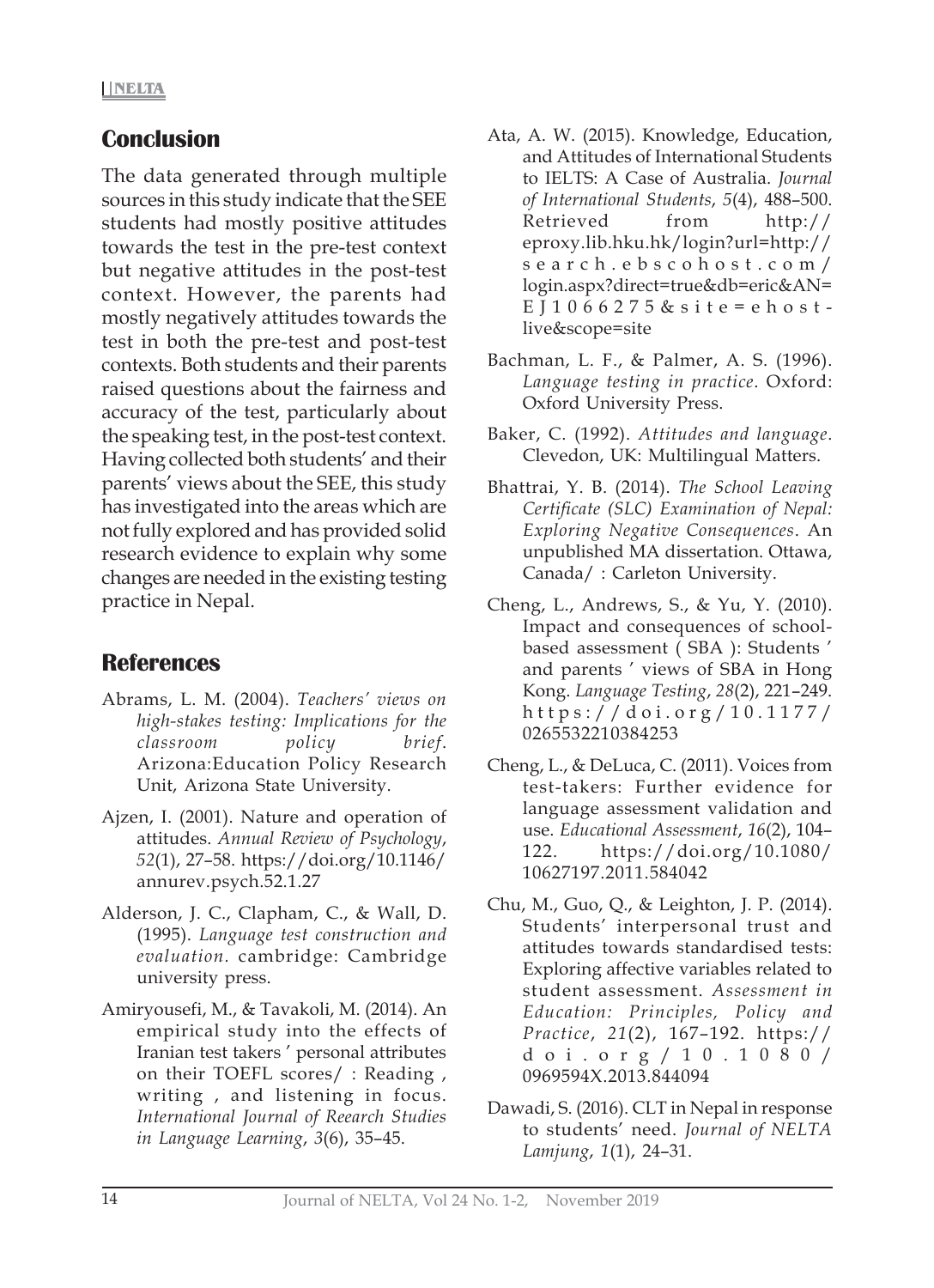- Dawadi, S. (2018). The impacts of the School Leaving Certificate examination on English language teaching and student motivation to learn English. In D. Hayes (Ed.), *English language teaching in Nepal: Research, reflection and practice* (pp. 133–164). Kathmandu: British Council, Nepal.
- Dawadi, S. (2019). Parental Involvement in National EFL Test Preparation. *RELC.* Published Online, June 13.
- Dawadi, S., & Shrestha, P. N. (2018). Construct validity of the Nepalese school leaving english reading test. *Educational Assessment*, *23*(2), 102–120. https://doi.org/10.1080/ 10627197.2018.1430511
- Douney, J. (2000). High-stakes testing is high-stress too. *The Education Digest*, *65*(9), 9–13.
- Fan, J. (2014). Chinese test takers' attitudes towards the Versant English Test: A mixed-methods approach. *Language Testing in Asia*, *4*(1), 1–17. https:// doi.org/10.1186/s40468-014-0006-9
- Fan, J., & Ji, P. (2014). Test candidates ' attitudes and their test performance: The case of the Fudan English Test. *University of Sydney Papers in TESOL*, *9*, 1–35.
- Gan, Z., Humphreys, G., & Hamp-Lyons, L. (2004). Understanding successful and unsuccessful EFL students in Chinese universities. *The Modern Language Journal*, *88*(2), 229–244. https:// doi.org/10.1111/j.0026- 7902.2004.00227.x
- Giri, R. A. (2011). Examination as an agent of educational reform: Re-iterating some issues of debate. *NELTA Chautari.*, Downloaded from: https:// neltachoutari.wordpress.c.
- Goodall, J., & Vorhaus, W. (2011). Review of best practice in parental engagement. *Education*, (6), 1–17.

Retrieved from http:// wrap.warwick.ac.uk/45714/

- He, T. hsien, Gou, W. J., & Chang, S. mao. (2014). Parental involvement and elementary school students' goals, maladaptive behaviors, and achievement in learning English as a foreign language. *Learning and Individual Differences*, *39*, 205–210. https://doi.org/10.1016/ j.lindif.2015.03.011
- Howell, A. (2012). The Silent Voice in the NAPLAN Debate: Exploring Children's Lived Experiences of the Tests. *The Whitlam Institute, the University of Melbourne and the Foundation for Young Australians*. Retrieved from http:// search.ebscohost.com/ login.aspx?direct=true&db=eric& AN=ED544498&site=ehost-live
- Hughes, S., & Bailey, J. (2001). What students think about high-stakes testing. *Educational Leadership*, *58*(4), 74–76.
- Karelitz, T. M. (2013). Using Public Opinion to Infrom the Validation of Test Scores. *Research Report Retrieved from: www.nite.org.il/files/reports/e387.pdf.*
- Khaniya, T. R. (1990). *Examinations as Instruments for Educational Change/ : Investigating the Washback Effect of the Nepalese English Exams*. Edinburgh: An Unpublished PhD thesis: Edinburgh University.
- Kim, N. (2016). Test preparation and identity/ : Cases of Korean test takers preparing tests of English speaking proficiency Thesis submitted for the degree of Doctor of Philosophy At the University of Leicester by.
- Li, X. (1990). How powerful can a language test be. *Journal of Multifingual and Multicultural Development*, *11*(5), 393– 404 http://dx.doi.org/10.1080/ 01434632.1990.9.